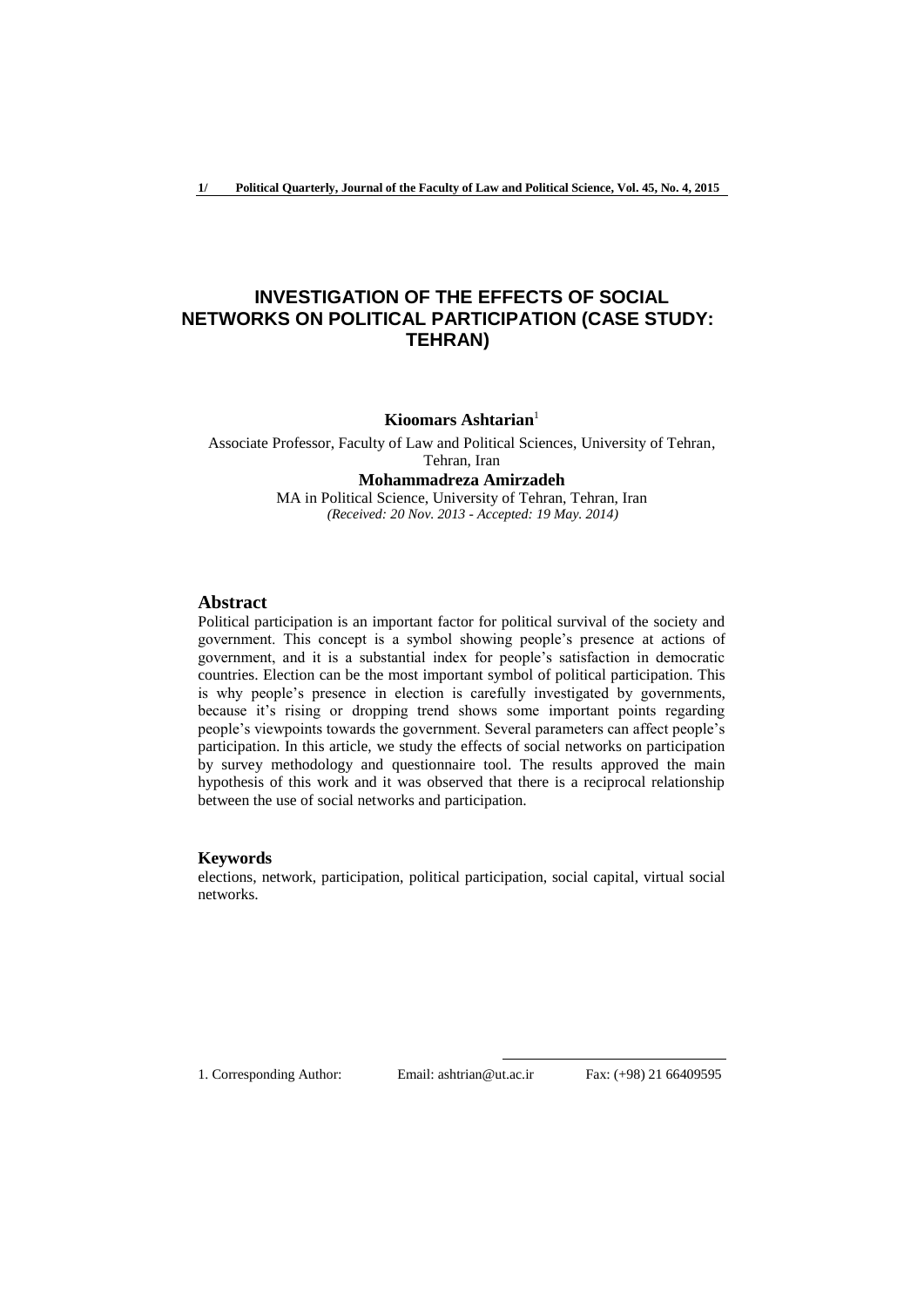## **A DISCOURSE ANALYSIS OF ISLAMISM IN TURKEY AND ITS IMPACT ON ANKARA'S FOREIGN POLICY (CASE STUDY: TURKEY AND ISRAEL RELATIONS IN 2002 - 2015)**

#### Ali Omidi<sup>1</sup>

Associate Professor, Department of Political Science, University of Isfahan, Isfahan, Iran **Mostafa Kheiri** PhD Student in International Relations, University of Isfahan, Isfahan, Iran *(Received: 19 May. 2015 - Accepted: 17 Jul. 2015)*

## **Abstract**

This study explains the formation of Islamist discourse in Turkey and its impact on its foreign policy (with an emphasis on Justice and Development Party -AKP). The findings which are based on discourse analysis of Ernesto Laclau and Chantal Mouffe, indicate that the Islam-minded modern Turkey actors (in AKP) could weaken one of the main aspects of Kemalist ideology in a democratic and peaceful way: Unconditional compliance with the policies of the West, especially supporting Israel. Islamist discourse in Turkey is characterized by such factors as coexistence between Islamism, modernism and democracy in this country. AKP's rule and Neo-Ottomanism arising out of it as a foreign policy doctrine, has given rise to relative tension in relations between Turkey and Israel. The otherness of this discourse is not necessarily anti-Western and anti-Israeli, but it can coexist with the West and its world policy which is categorically directed to supporting Israel, as the trade volume of Turkey and Israel not only has not decreased, but has also expreinced a slight increase in AKP era.

## **Keywords**

foreign policy, Israel, Laclau- Mouffe's discourse analysis Turkey.

1. Corresponding Author: Email: al.omidi@gmail.com Fax: +98 31 7935111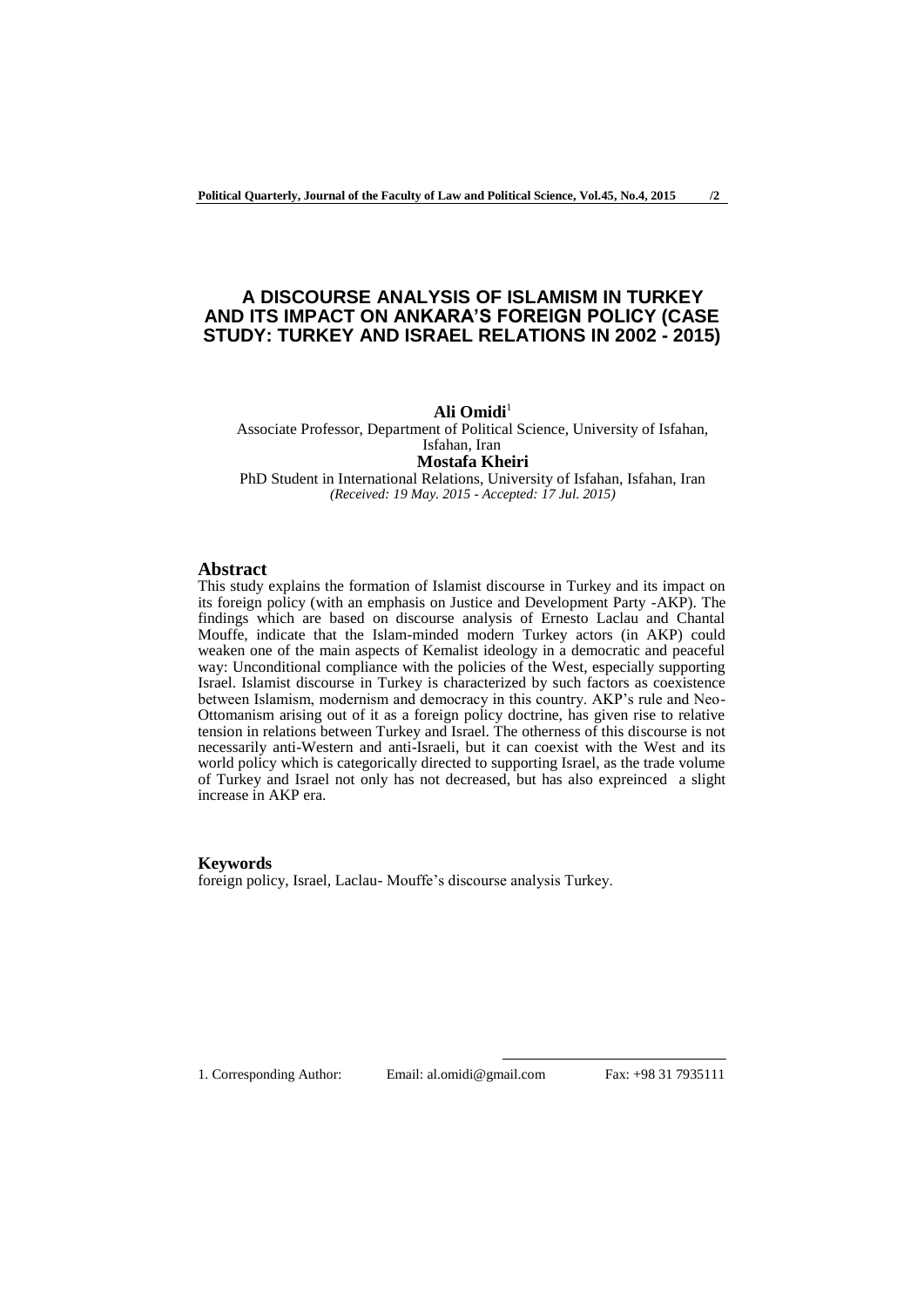## **DIALOGUE CONTEXTUALIZATION IN CULTURAL POLICIES OF THE 1ST PAHLAVI**

Parvindokht Ohadi<sup>1</sup> Assiatant Professor, Department of History, Kharazmi University **Kazem Hajirajabali**  PhD Student, Department of History, Kharazmi University

*(Received: 12 Jul. 2015 - Accepted: 5 Sep. 2015)*

### **Abstract**

Dialogue contextualization in the 1st Pahlavi cultural policies, refers to the intellectual issues, and relevant discussions during that period introduced by influential cultural-political figures to the first Pahlavi era and the mindset of the society. Dialogue contextualization in this era, had a function beyond usual because the Pahlavi family strongly needed it to influence people's minds and attitudes to facilitate their desired actions. Furthermore, it was used to guarantee their legitimacy. 1st Pahlavi succeeded to introduce itself to intellectuals of the era as an unavoidable necessity and the best possible choice for government in addition to engaging some of the intellectuals in a wide range of activities thereby preparing the ground for cultural transformations. The current article aims to prove that this discourse in its relation with the mentioned intellectual flow has the nature of "effect to cause". In other words, 1st Pahlavi was provided the ground for a special kind of intellectual flow during that period. This article by clarifying the reasons for this association, introduces attitude and fundamental contradiction of this discourse as the cause of inefficiency and failure of those policies, the contradiction which described indispensable meaning and realization of civilization and progress as Secularism, and the unavoidable introduction of improvement and development as Dictatorship.

#### **Keywords**

dictatorship, discourse contextualization, modernization, nationalism, secularism, First Pahlavi.

1. Corresponding Author: Email: doctor.ohadi@yahoo.com Fax: (+98) 21 88959484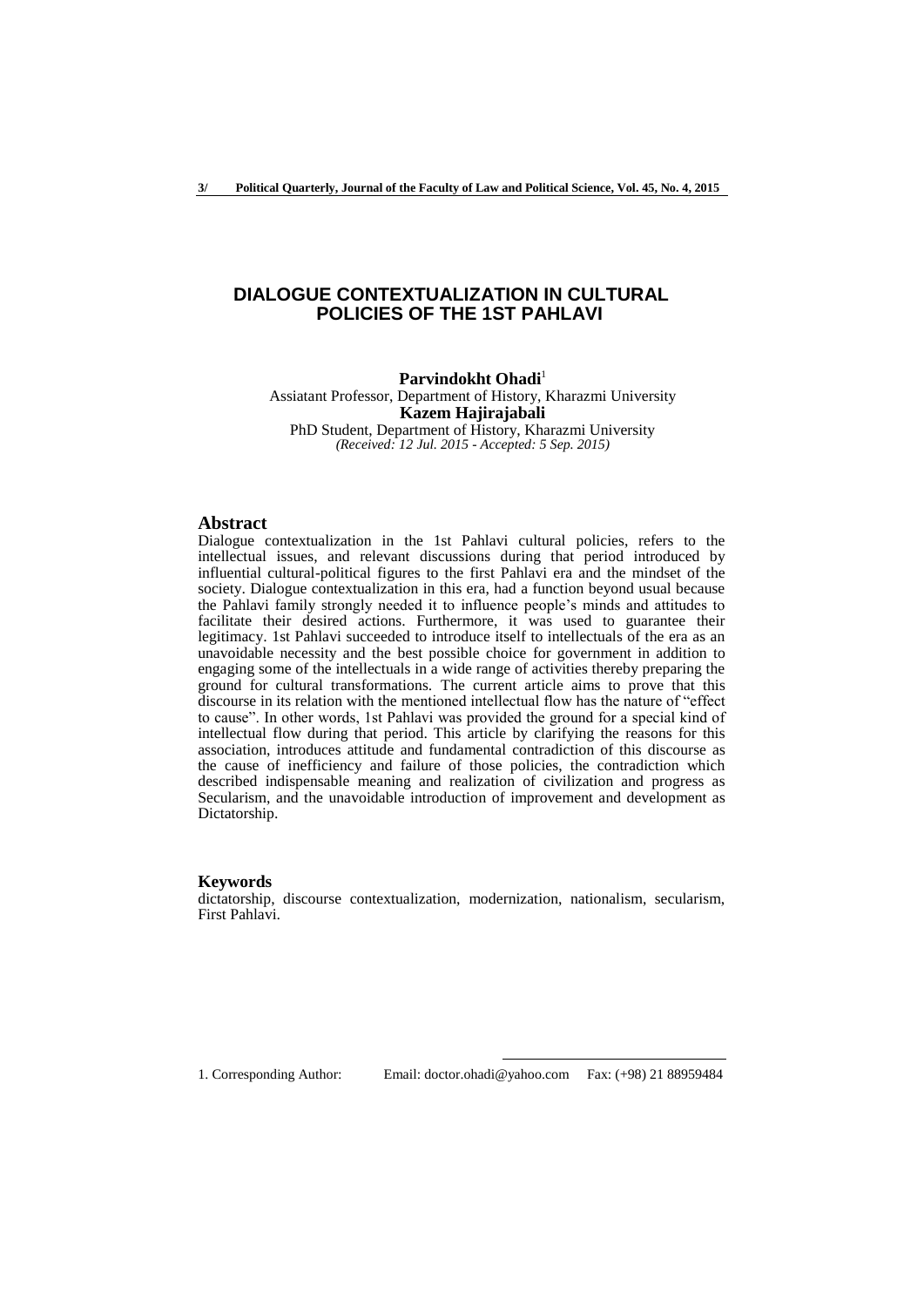# **ISLAMIC FUNDAMENTALISTS INFLUENCE IN CENTRAL ASIA ON THE NATIONAL SECURITY IN AFGHANISTAN AFTER THE WITHDRAWAL OF INTERNATIONAL FORCES**

#### **Ahmad Jansiz**<sup>1</sup>

Assistant Professor, Department of Political Science, Faculty of Literature and Humanities, University of Guilan, Guilan, Iran **Mohsen Zamani** PhD Student of International Relations, Faculty of Literature and Humanities,

University of Guilan, Guilan, Iran *(Received: 17 May. 2015 - Accepted: 2 Aug. 2015)*

## **Abstract**

This article aims to explain how Islamic fundamentalism in Central Asia could challenge Afghan national security following the withdrawal of international forces. In this paper, the authors focusing on two jihadi Islamists groups in Central Asia, called the IMU (Islamic movement of Uzbekistan) and Islamic Jihad Union (Islamic Jihadism of Uzbekistan) believe that high adaptability in the wake of forced migration in Waziristan, Pakistan, since 2001, soft structural changes that occurred over the years in these groups, and relationship with Jihadist groups in Waziristan, Pakistan contribute to the growing power of these groups. Such that the absence of a stable political institution by international forces in Afghanistan, and consequently the weakness and lack of clear strategy in the wake of America's withdrawal from Afghanistan, two- faction split between ethnic groups in northern Afghanistan, and lack of a charismatic leader on the one hand, as well as cohesion and solidarity among the Central Asian militant jihadi groups, on the other, has turned them into potentially dangerous groups. It can be a wake-up call for the region, in addition, it carries the signs of intentions of these groups to make Afghanistan insecure and to return to Central Asia. Our hypothesis in this paper is that the Central Asian Islamic fundamentalist groups, i.e. the Islamic Movement and Islamic Jihad Union, are serious threats to stability and security in Afghanistan and potentially dangerous for countries of the region in the wake of the withdrawal of international forces since 2014. This paper measures the probability of the hypothesis, that is, whether these groups are dangerous or not.

#### **Keywords**

IMU and IJU, Jihadist Islamic groups, national security of Afghanistan.

1. Corresponding Author: Email: Jansiz@guilan.ac.ir Fax: +98 1333690280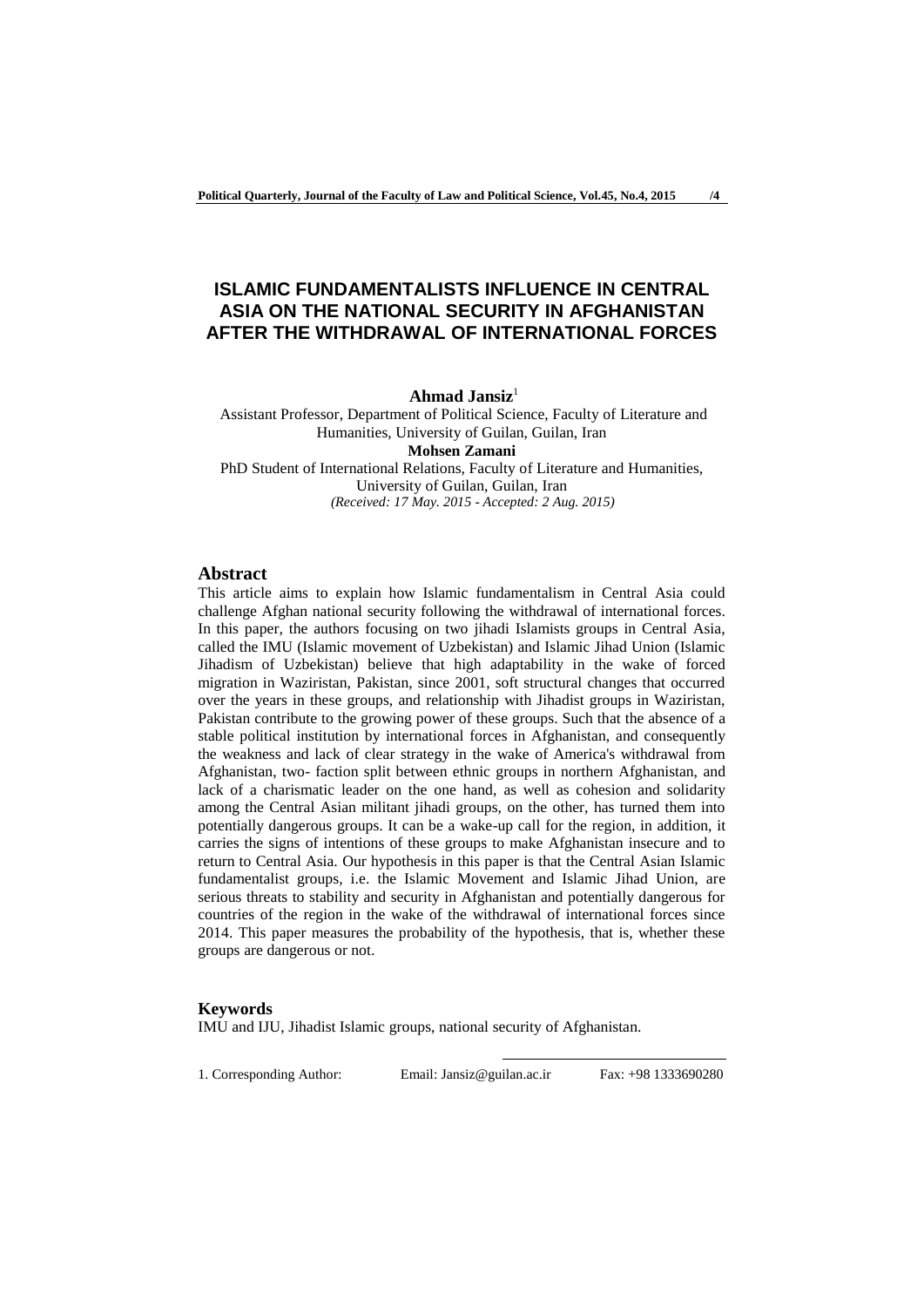## **WAVE OF TRANSITION TO DEMOCRACY IN ISLAMIC REPUBLIC OF IRAN**

#### **Ahmad Javani<sup>1</sup>**

Assistant Professor, Department of Theology, Imam Hossein University, Iran *(Received: 10 Sep. 2013 - Accepted: 10 Mar. 2014)*

## **Abstract**

"Transition to democracy" is one of the significant results of social movements. Inefficient domination using hardware method by the control system led the West to encourage liberal democracy using software method in order to change nondemocratic governments, referred to as "Transition Period" or velvet revolution-The approach of Transition theory holds that change is also necessary in Iran (after Revolution). Huntington describes the emergence of reformers as a precondition for Transition Period; accordingly, the formation of reform front in Iran opened the door for fundamental changes. However, the ground was not fully prepared for this transition and change due to nature of Islamic system and its structural difference with other systems. Therefore, the current paper aims to examine the reason of transition failure in Iran using explanatory and qualitative method.

## **Keywords**

abolition, democracy, reform, social change, soft war, wave of transition.

1

1. Email: a.javan@chmail.ir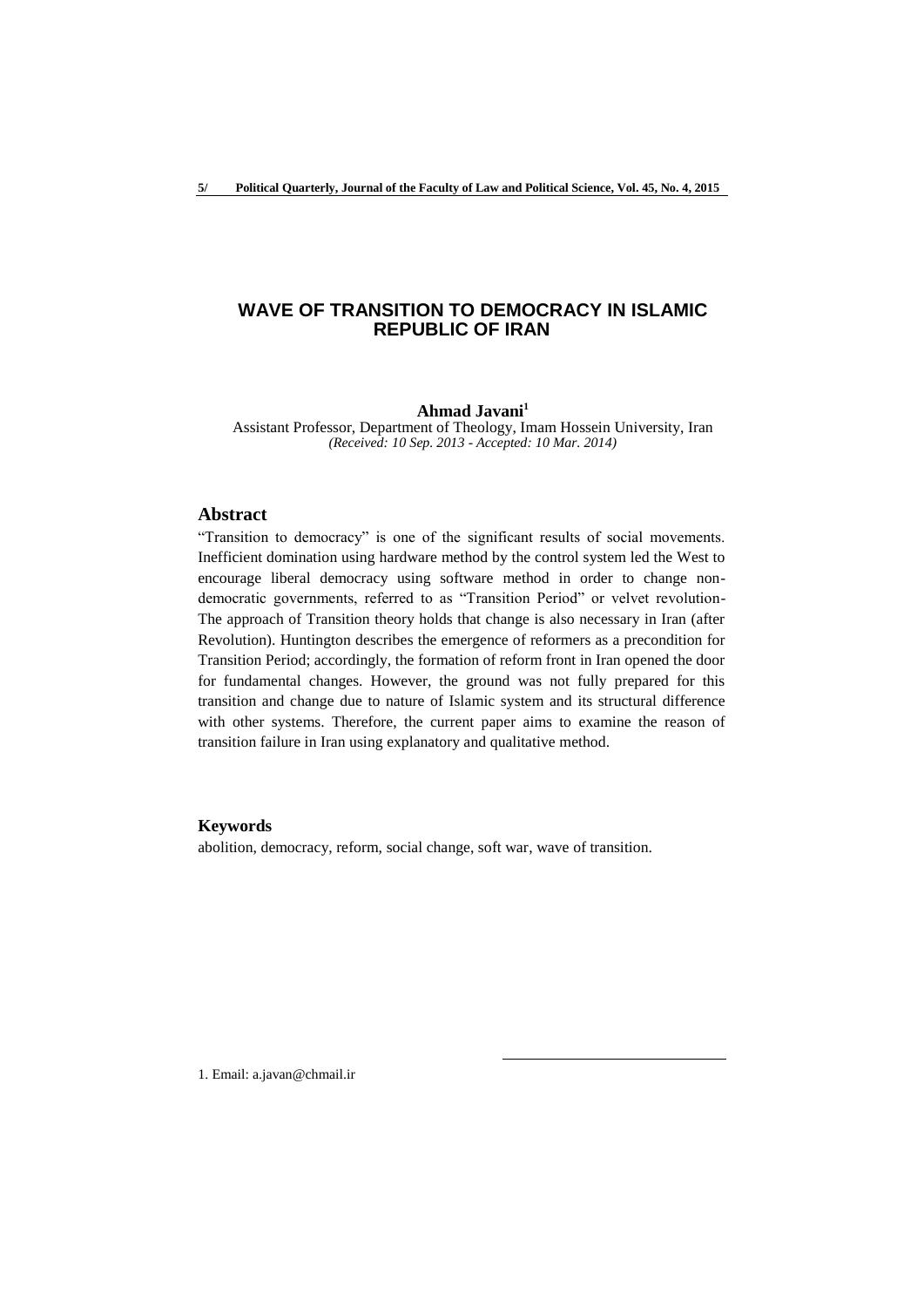## **BRANDING AND POLITICAL MARKETING; A NEW MODEL FOR THE DEVELOPMENT OF PARTICIPATORY POLITICAL COMMUNICATION**

#### **Majid Hosseini**<sup>1</sup>

Assistant Professor, Political Science, Faculty of Law and Political Science, University of Tehran, Tehran, Iran **Arash Beidollahkhani** PhD Student of Political Science, Faculty of Law and Political Science, University of Tehran, Tehran, Iran

*(Received: 22 Jun. 2014 - Accepted: 19 May. 2014)*

### **Abstract**

Nowadays, one of the main goals of each organization, person or profession is having a good image and implications associated with it, intelligence and basically a good brand. Generally, political advertising and image management or management of political image has been one of the fundamental principles for democracy and modern society. Planning of public image needs a careful control of information. The concept of branding in marketing means labeling of a product and its recognition. The same meaning extends to political science and political and electoral marketing. This paper aims to examine the changing patterns of political communication through conceptualization of political branding and marketing. Also this paper explains the concept of branding and political branding and the change in meaning of politics. Basically, political branding is the changing pattern of political participation.

#### **Keywords**

brand, branding, communications, participation, political marketing.

1. Corresponding Author: Email: majidhosseini@ut.ac.ir Fax: (+98) 21 66409595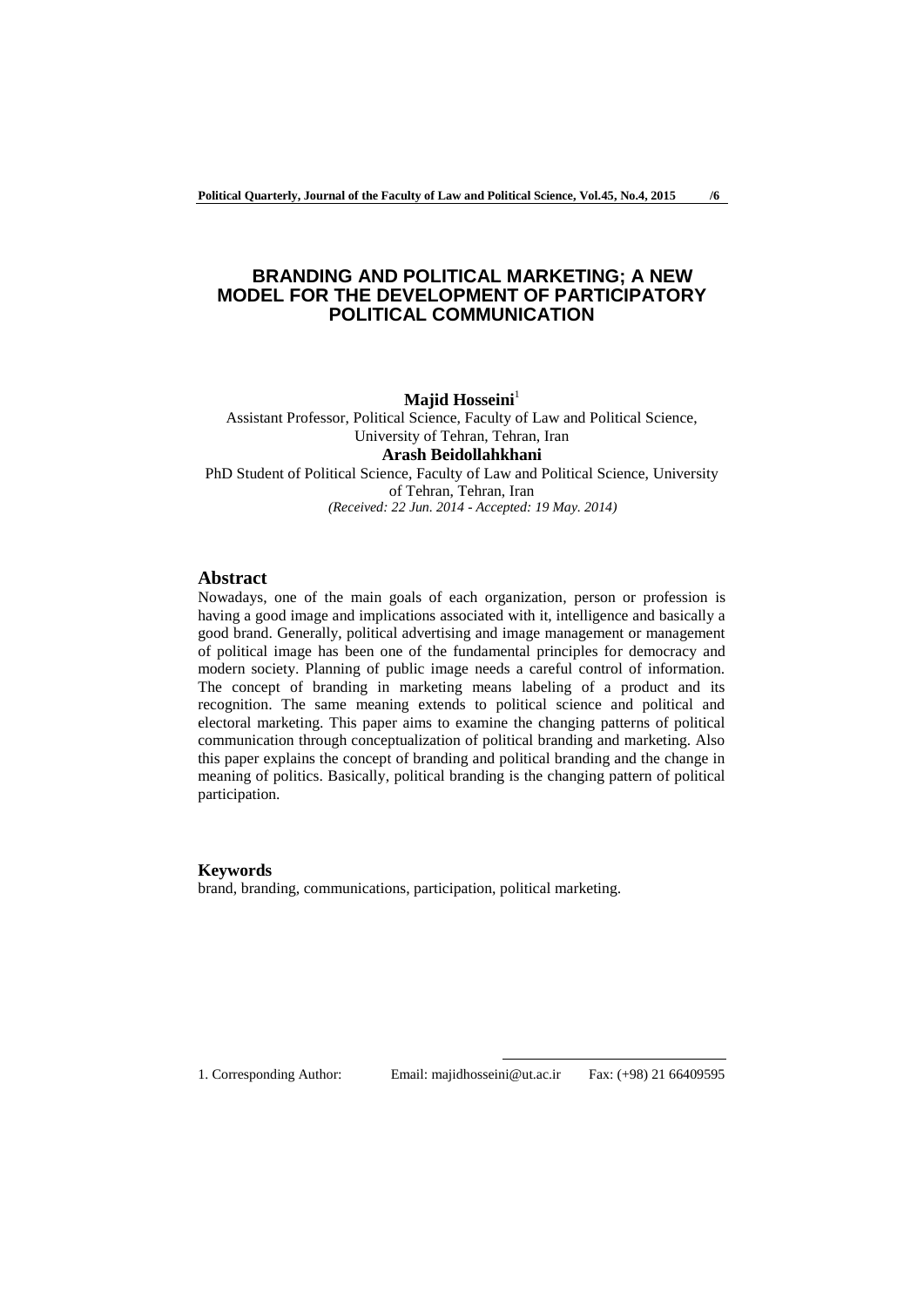# **THE READING OF SOCRATES WORKS ACCORDING TO THE TRAGEDY OF AESCHYLUS (REVIEW ON APOLOGY)**

### **Samad Zahiri**<sup>1</sup>

Assistant Professor, Department of Political Science, Payam Noor University, Iran **Turaj Rahmani**

Assistant Professor, Department of Political Science, Payam Noor University, Iran *(Received: 17 Mar. 2010 - Accepted: 31 Jan. 2011)*

## **Abstract**

The current study aims to examine the relationship of Socrates with classic tragedy and assess these two cases. The rise of poetic tragedy in the form of dramas of "Aeschylus" was accompanied with periods of enhancement of Socrates. Socrates got familiar with the dramas of Aeschylus in his youth in Athen. Being inspired by the religious content of tragedy based on fate, justice and righteousness as well as the elements of sorrow and pain embedded in it which give rise to compassion and fear, Socrates changed his trial to drama; furthermore, his drama and its sorrowful end is an undeniable reality distinguishing it from other dramas which are characterized by presence of imagination.

### **Keywords**

Aeschylus, Socrates, tragedy.

1. Corresponding Author: Email: zahiri\_s@yahoo.com Fax: +98 41 52624641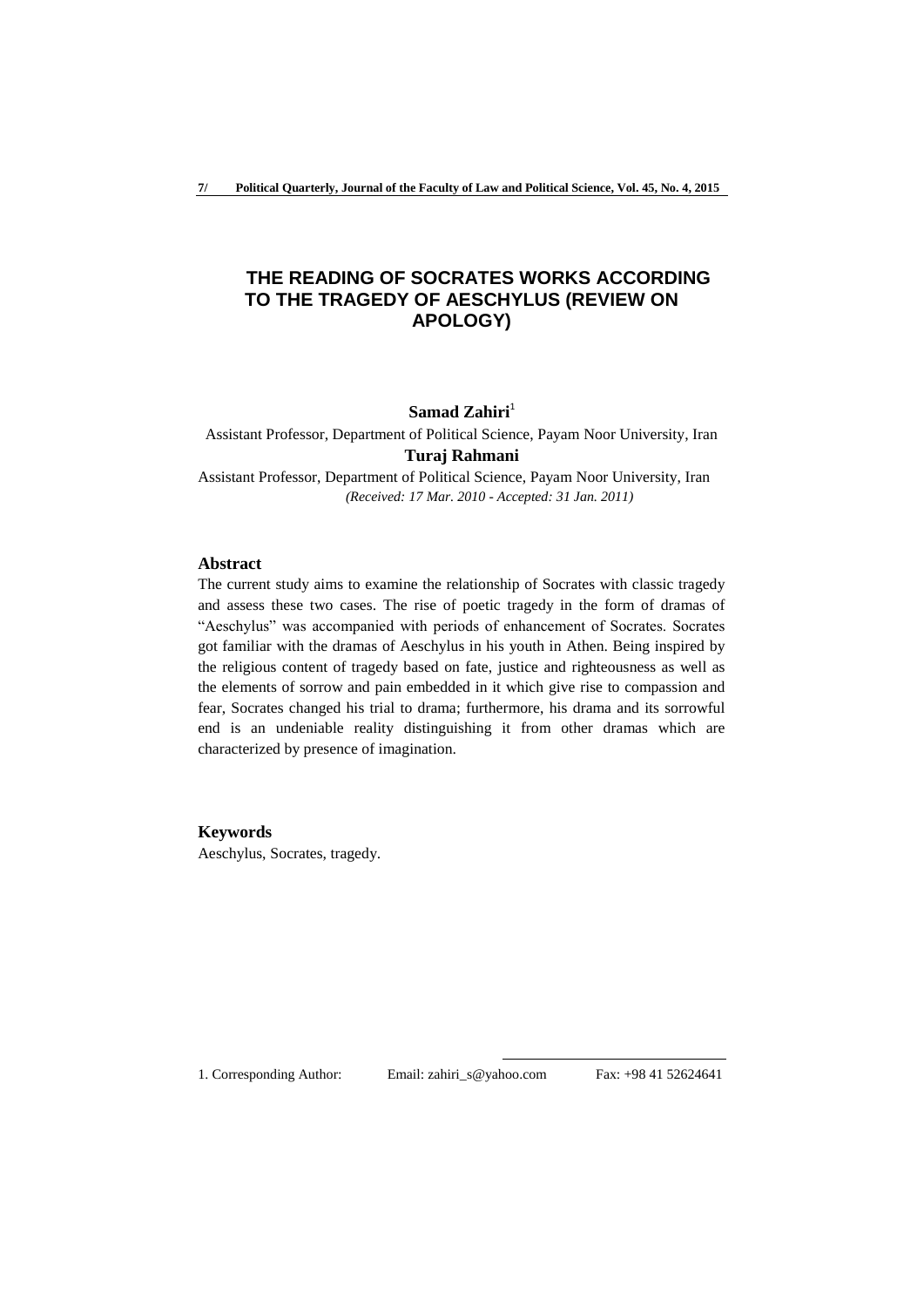# **THE CAPACITY OF RELIGIOUS DEMOCRACY IN THE SUNNI SCHOLARS' THOUGHTS**

#### **Nayyereh Ghavi<sup>1</sup>**

Professor, Research Institute of Culture and Islamic Studies, Iran *(Received: 19 May. 2015 - Accepted: 2 Sep. 2015)*

### **Abstract**

One of the best examples of Islamic government is Religious Democracy, with a focus on key factors of Islam and public. Religious Democracy has several configurability capacities in the envelope of ideas perceived by Shia-Sunni. In post-Islamic revolution Iran, one of its forms has been realized and undoubtedly can inspire the Muslim Society in line with preparing the ground for the establishment of "Islamic Unified Nation". If we consider the main elements of the realization of religious democracy in categories such as governance, people, the link between religion and politics, wisdom, leadership, law and justice, then we can identify the core elements of the Islamic government by recognition of Sunni scholars' thoughts, and evaluate whether the political thought of Sunni thinkers is capable of formation of Islamic Government based on religious democracy model to become an exemplar. The question we are going to answer through this article is that: "is it possible to extract different models of religious democracy by focusing on the political thoughts of the Sunnis?" To answer this question, the assumption is that: "there is initial capacity to develop a model of religious democracy in the political thoughts of contemporary Sunni Mutazili scholars." This research is a qualitative research performed by descriptive-analytical method. This article analysis is in-text and based on the samples of Sunni contemporaries. The data collection method is the study of library resources.

#### **Keywords**

capacity of religious democracy, people, religion of Islam, Sunni scholars.

1

1. Email: ns.ghavi@gmail.com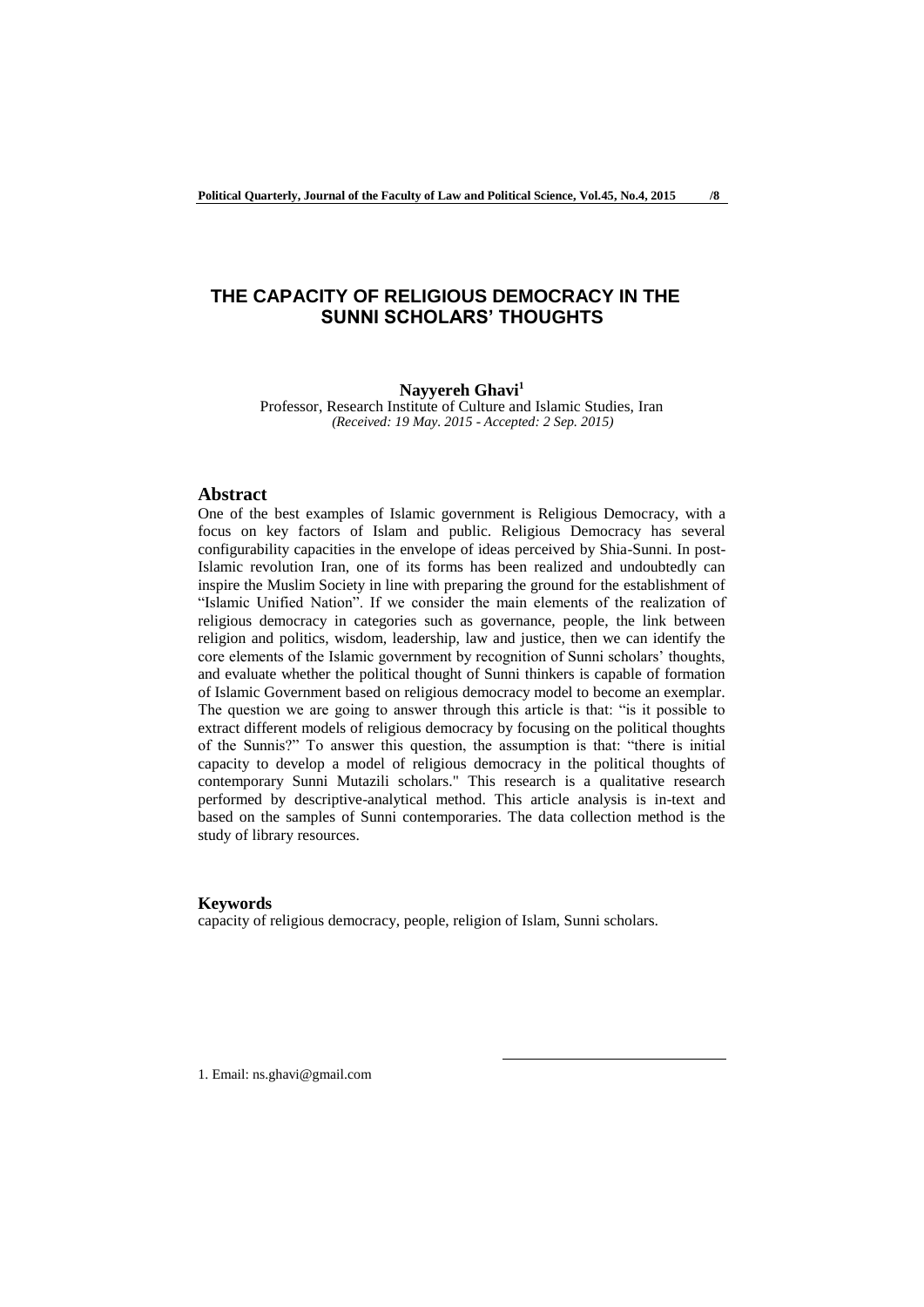## **DEVELOPMENTAL STATE AND DEVELOPMENT IN IRAN**

### **Seyyed Ahmad Movaseghi**<sup>1</sup>

Assistant Professor, Department of Political Science, Faculty of Law and Political Science, University of Tehran, Tehran, Iran

#### **Alireza Kaheh**

PhD, Political Science, Faculty of Law and Political science, University of Tehran, Tehran, Iran *(Received: 27 Jun. 2012 - Accepted: 7 May. 2013)*

## **Abstract**

By using a model of Development, called Developmental State, which appeared during the history of development in East Asia region, the current essay tries to present a review on possibility of Iran's transition to economic development. It is supposed that the ground is prepared for Iran's transition to development through effective state intervention in economy. Unlimited access of Iran to a very rich material and human resources including oil and natural gas, and also human capital, are among the main factors that can support the state to reach its developmental goals. Meanwhile, the possibility to transition to the development in Iran through state intervention in economy is faced with a critical risks and challenges which originate from special features of Iran's economy which are inefficiency of stateowned economy and the way of oil revenues' expenditure in economy by the state.

## **Keywords**

developmental state, developmental state in East Asia, economic development, state and development, state and development in Islamic Republic of Iran.

1. Corresponding Author: Email: hmad.movassaghi@yahoo.com Fax: (+98) 21 66409595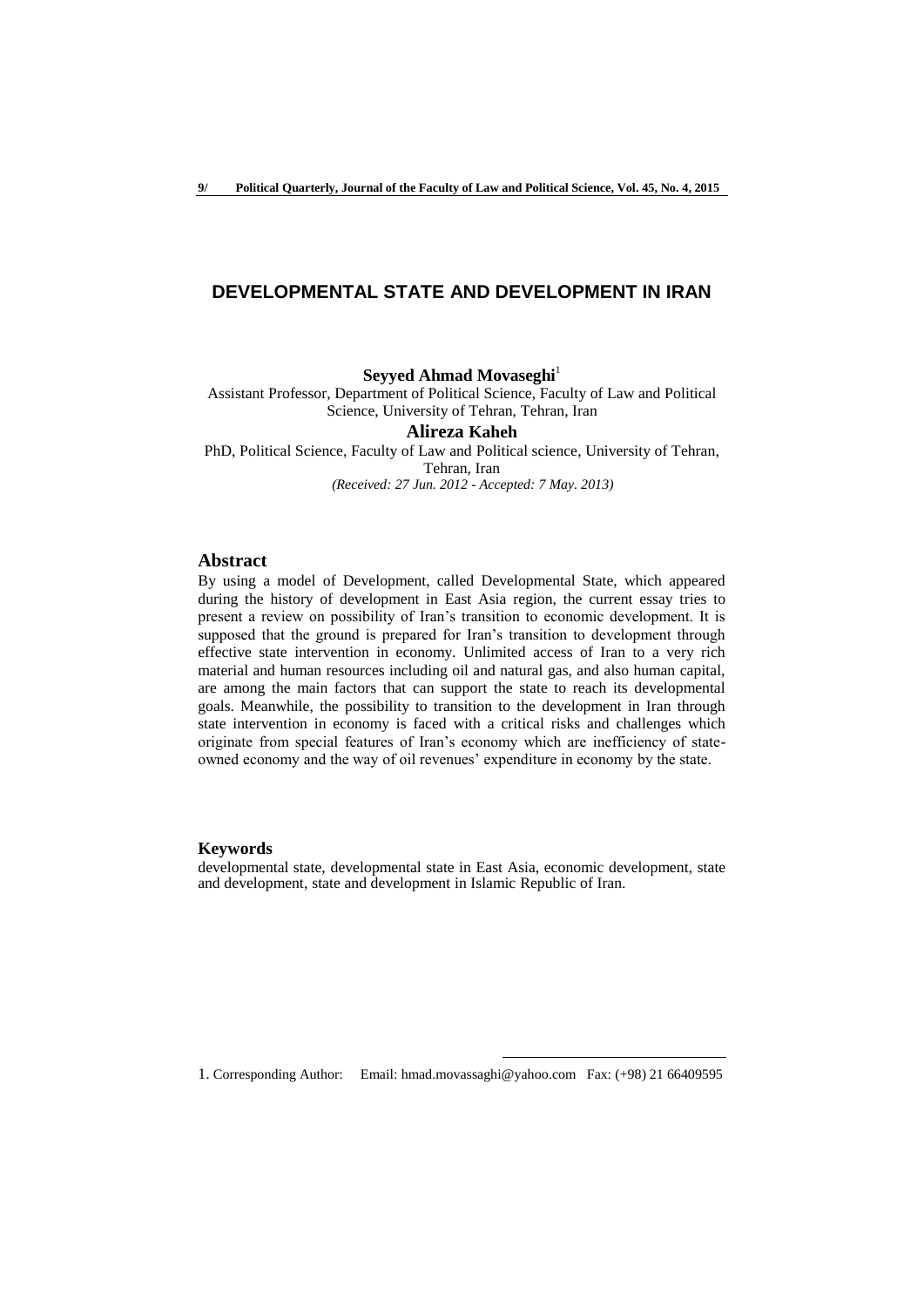# **CRITIQUE AND DECONSTRUCTION OF THE CONCEPT OF POLITICAL LIBERALISM AND THE THEORY OF CARL SCHMITT**

## **Ali Nazari**<sup>1</sup>

Associate Professor, Department of Political Sciences, Faculty of Law and Political Sciences, University of Tehran, Tehran, Iran *(Received: 9 Dec. 2014 - Accepted: 24 Jun. 2015)*

## **Abstract**

Carl Schmitt (1985-1888), is one of the most controversial legal and political thinkers and one of the leading theorists of the twentieth century. Schmitt's views can be criticized from some aspects: ignoring friends and enemies, reducing human and dominance of an individualistic perspective, de-politicization and dehumanization (loss of identity of the subject due to political suspension, emergence of indifference and meaninglessness and dominance of the spirit of consumerism), the risk of losing political experience, and no attention to ethical nature of political issue. Influenced by a realistic approach, Schmidt believes that government and politics are inseparably linked. Government is like a superpower which has an autonomous nature and makes all political decisions. Basically the border between politics and non-politics is determined by government's decision in making a distinction between friend/ enemy. The distinction between friend/ enemy can be considered as the political core of Schmidt's intellectual discourse. Distinction between friend/ enemy as a quasi-transcendental theme specifies political theme, based on which existence of a real enemy and coexistence with other political entities will be assumed. The enemy here is not derived from personal hatred or enmity, but is a general sense (our enemies) and refers to a community of people fighting against another group, merely a public enemy and an enemy in the most obvious sense in relation to other people. This paper aims to present the criticisms directed to politics from a liberal perspective, an understanding of the concept of political issue and its limitations in political analysis and understanding fundamental aspects.

### **Keywords**

Carl Schmitt, central domains, friend/ enemy, liberalism, political, political analysis.

1

1. Email: aashraf@ut.ac.ir Fax: (+98) 21 66409595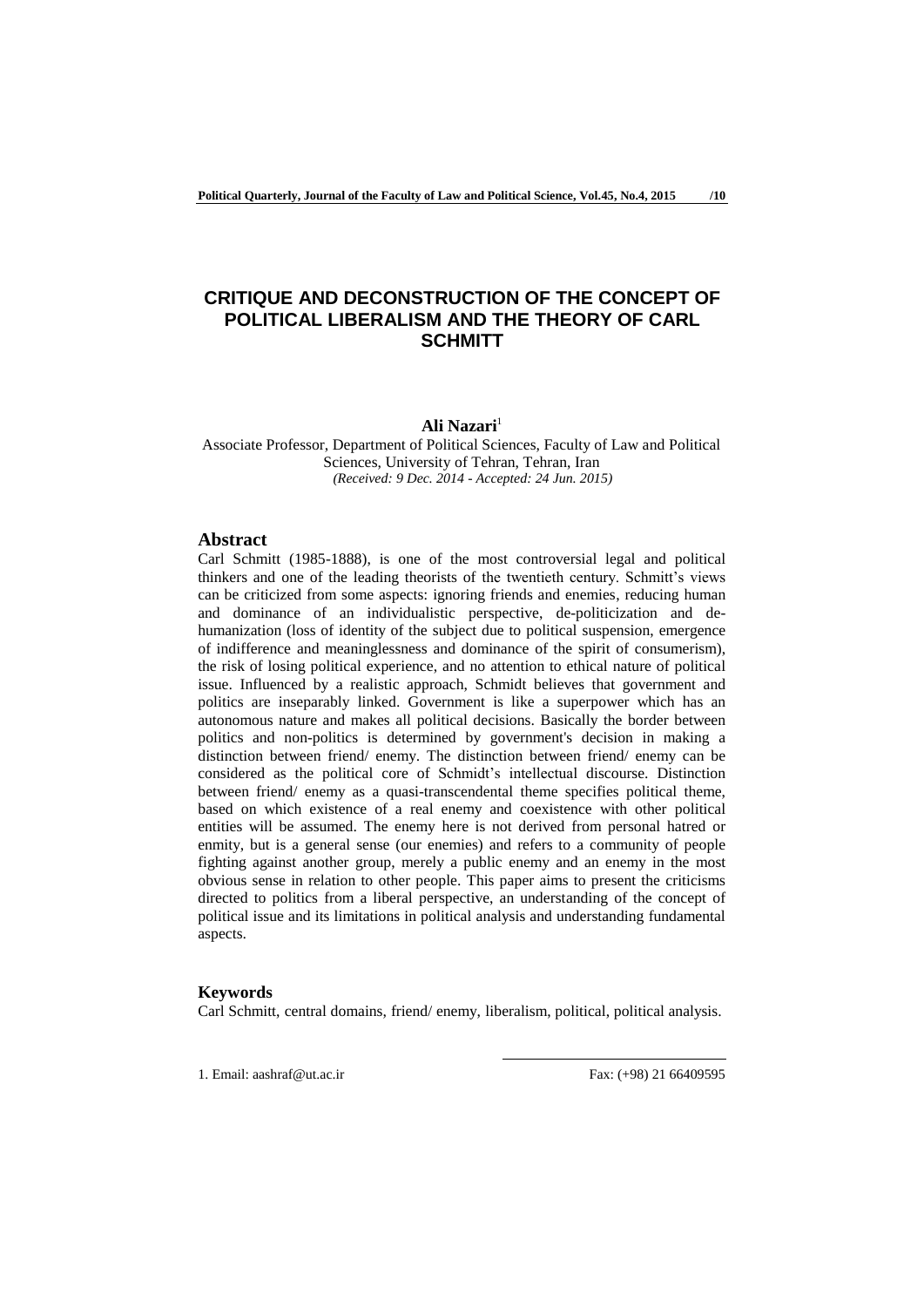# **ECONOMIC DEVELOPMENT PROCESS IN SOUTH KOREA IN THE FRAMEWORK OF PATTERN OF NON-DEMOCRATIC DEVELOPMENTAL STATE**

**Ahmad Naghibzadeh**<sup>1</sup> Professor, Political Sciences, University of Tehran, Tehran, Iran **Mohammad Taghi Delforouz**  PhD in Political Sociology, University of Tehran, Tehran, Iran *(Received: 9 Dec. 2014 - Accepted: 17 Feb 2015)*

## **Abstract**

Today, South Korea has become a successful pattern for less- developed countries. This article attempts to explain its successful experience in economic development in the framework of pattern of non-democratic developmental state. In this pattern developed by Adrian Leftwich, the main focus is on political-sociological context affecting economic development. The main characteristics of developmental states examined here are developmental elites, state autonomy, effective bureaucracy and weak civil society.

## **Keywords**

economic development, non-democratic state, South Korea.

1. Corresponding Author: Email: anaghib@ut.ac.ir Fax: (+98) 21 66409595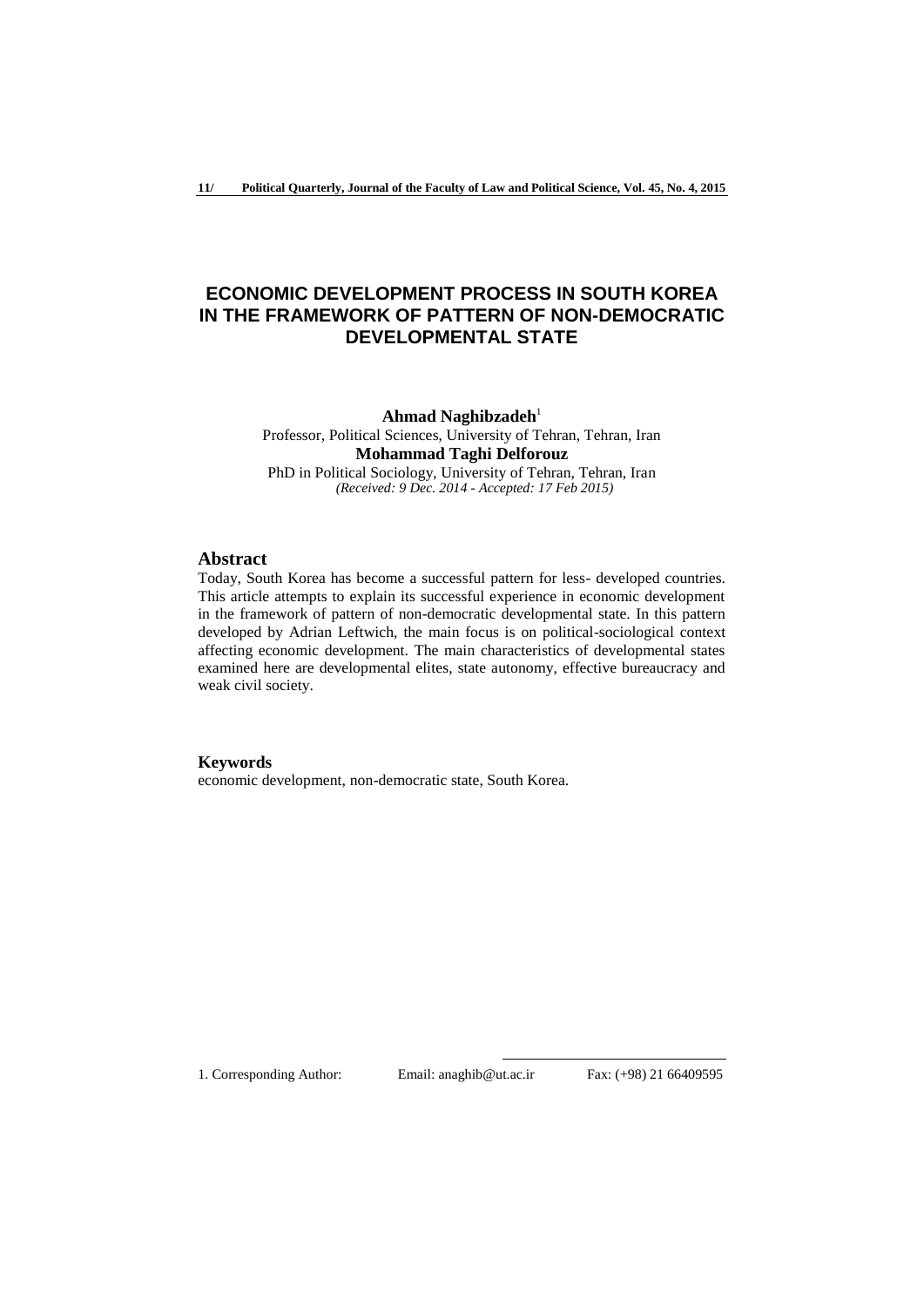# **A SURVEY OF HOW TO CREATE ALTERNATIVE METHODOLOGY IN SOCIAL SCIENCES BASED ON GROUNDED THEORY MODEL**

## **Hossein Harsij** 1

Associate Professor, Political Science, University of Isfahan, Isfahan, Iran **Rauf Rahimi**

PhD in Political Science, University of Isfahan, Isfahan, Iran *(Received: 6 Oct. 2014 - Accepted: 12 May. 2015)*

## **Abstract**

The present study aims to examine how to create alternative methodology in social sciences by using qualitative approach of grounded theory and implementing focus group workshops and performing semi-structured interviews with expert professors in social science methodology. The method of the present research is qualitative approach of grounded theory; focus group workshops were held and semi-structured interviews with expert professors in methodology were carried out in several groups during 1392-93. Necessity of using qualitative method in this research is recognition of background factors. Data analysis of research and the theoretical model suggest that causal and structural conditions of cultural and methodological diversity, confusion in the choice of methodology and the lack of any existing methodology in the social sciences, lead to different strategies for combining qualitative and quantitative methods, and establishing interaction between existing methodologies affected by confounding conditions such as interaction between subject and method, and taking into account everything in its context, lead to establishment of alternative and native methodologies. In this article, model of alternative and native methodology in the social sciences will be presented.

#### **Keywords**

alternative and native methodology, cultural diversity, different combinations of qualitative and quantitative method, Grounded theory, social sciences.

1. Corresponding Author: Email: harsij@gmail.com Fax: +98 31 36683116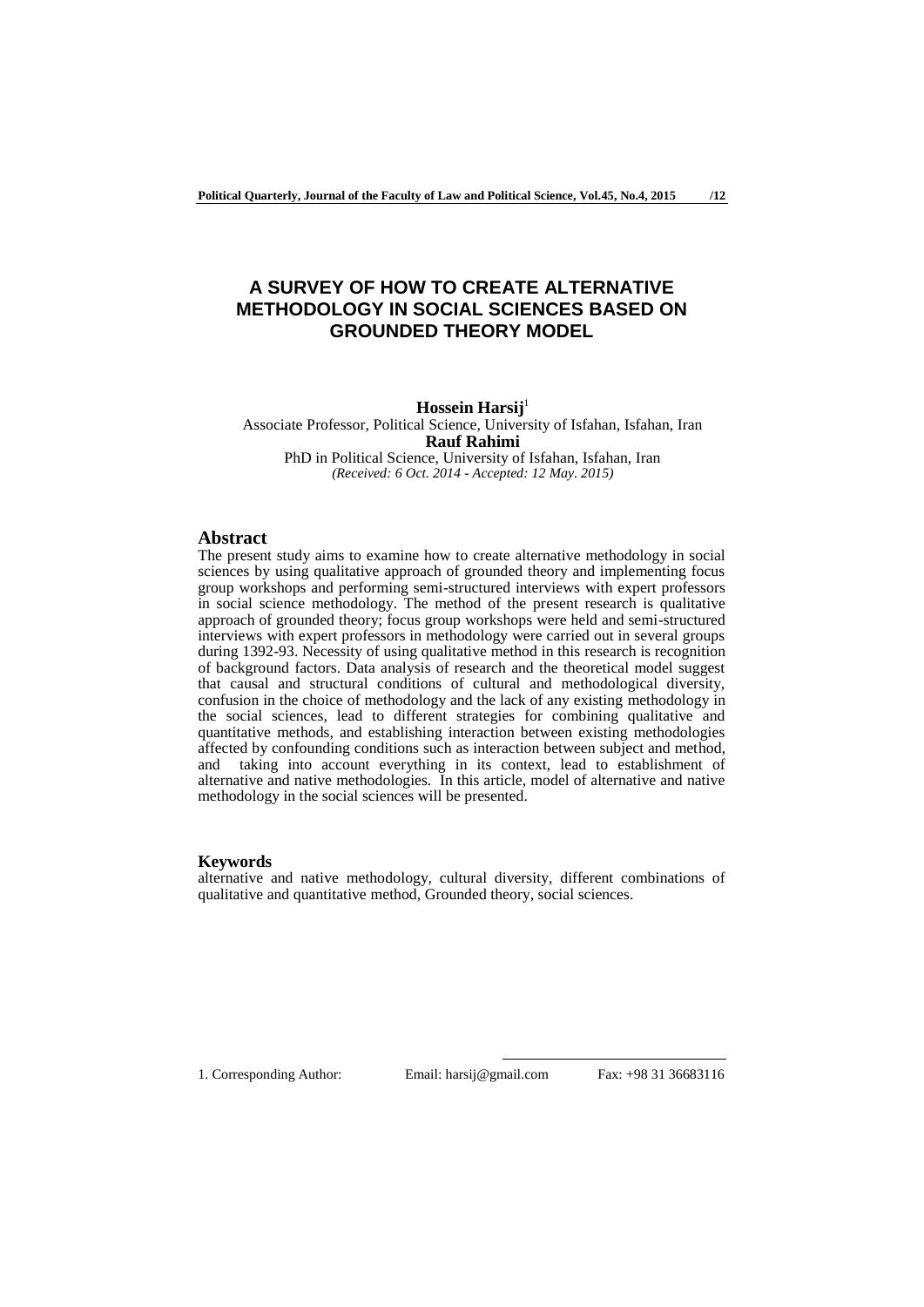## **DID THE FOURTH AWAKENING IN THE MIDDLE EAST HAPPEN IN THE PERSIAN GULF?**

## **Seyyed Mohammad Houshisadat**<sup>1</sup>

Assistant Professor, Faculty of Law and Political Sciences, University of Tehran, Tehran, Iran *(Received: 14 Nov. 2014 - Accepted: 25 Jun. 2015)*

### **Abstract**

The post-2011 uprisings in the Middle East and North Africa (MENA) have been the awakening of the Arab population who have lived under the rule of dictators for more than four decades, as the post-colonial period. The world has; furthermore, witnessed nothing less than the awakening of the dignity, civil and democratic rights, social and economic justice, national self-determination, Sharia legitimacy of authority and, ultimately pluralism in the framework of a political system during the "post post-colonial" period. This was not the first time people in the MENA had taken to the streets demanding fundamental changes. The first Arab Awakening, as a new pan-Arab consciousness, reflected an outbreak of nationalist sentiment against European masters. The desire to create one pan-Arab state, derived from the Arab national ethnicity, from the ruins of the Ottoman Empire's Arabic-speaking provinces was dashed at the altar of British and French ambition. These states, mostly successors of the Islamic Ottoman Empire, maintained a supra-state identity, despite inter-Arab leadership competition during the 1950s and 1960s. The second wave of Arab Awakening rose against Arab governments that were doing the bidding of colonial powers. The differentiating factor was between Arab nationalist republics, usually quasi-socialist and Pan-Arabist in orientation. Now, there are numerous signs that the next wave of revolutionary upsurge may soon be on the agenda in the Persian Gulf Sheikhdoms that could be entitled the Fourth Arab Awakening.

1

#### **Keywords**

Arab Awakenings, Fourth Arab Awakening, Persian Gulf.

1. Email: s.m.houshisadat@ut.ac.ir Fax: (+98) 21 66409595